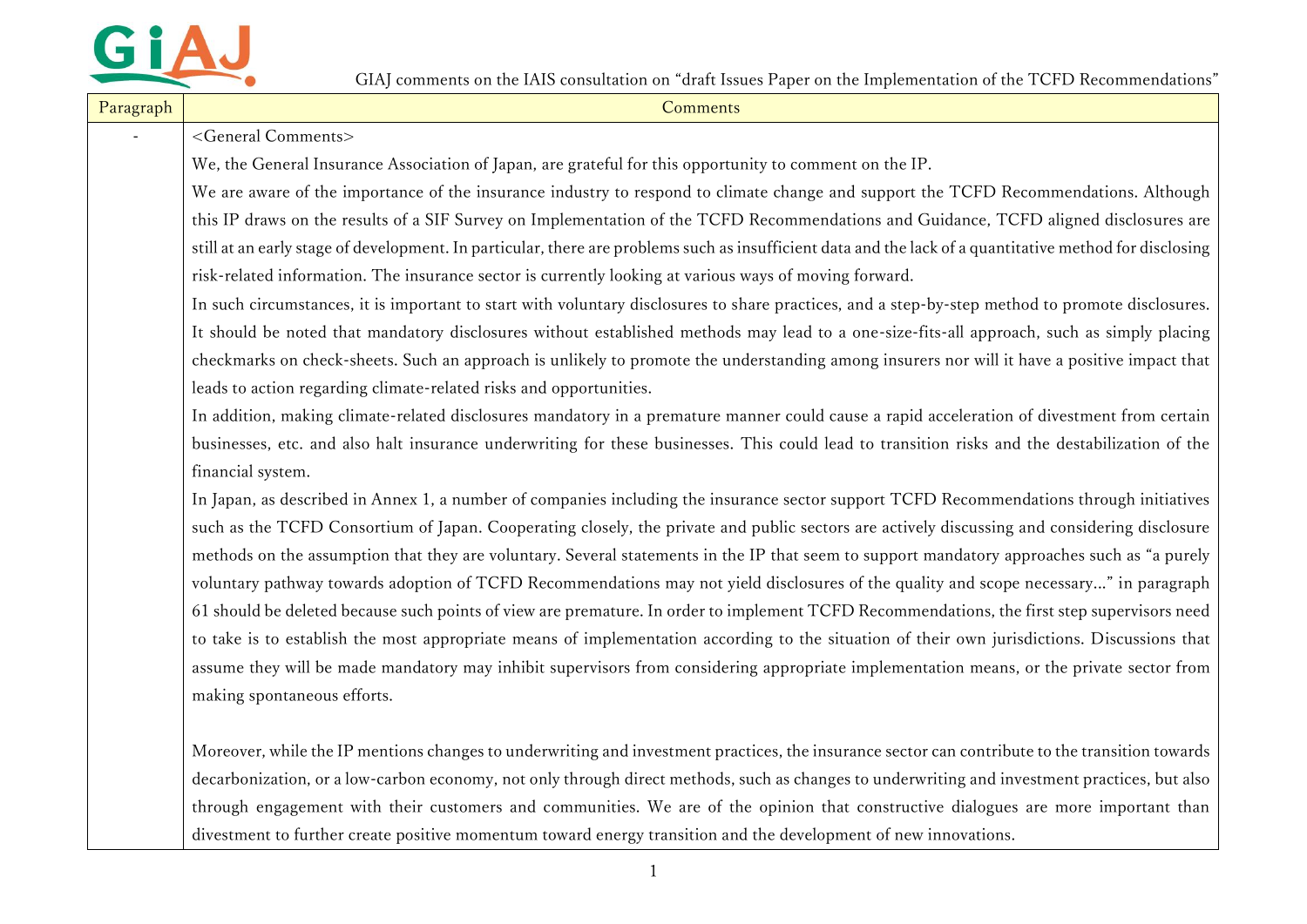

| Paragraph | Comments                                                                                                                                            |
|-----------|-----------------------------------------------------------------------------------------------------------------------------------------------------|
| 7         | At this stage, it is rather premature to assert, "recognising that supervisors are questioning whether market-led action alone will deliver the     |
|           | necessary transformation". Therefore, this sentence should be deleted.                                                                              |
| 14        | Despite the statement that reads, "However, there are significant differences in awareness of climate risk (and views on materiality) across the    |
|           | insurance sector", we are of the opinion that the insurance sector is sufficiently aware of climate risk. In addition, the statement is incongruous |
|           | with "relatively high levels of awareness of climate change risk" in paragraph 39. As such, the sentences after "However…" should be deleted.       |
| 15        | As insurers not only underwrite, invest, and offer loans, but also engage with customers and society, we propose adding "Insurers are responding    |
|           | to climate risks through various measures such as changes to underwriting and investment practices, and through engagement with customers           |
|           | and society through climate policy" to the paragraph.                                                                                               |
|           |                                                                                                                                                     |
|           | Moreover, the Japanese insurance sector is of the opinion that constructive dialogues are more important than divestment to further create          |
|           | positive momentum toward energy transition and the development of new innovations.                                                                  |
| 35        | The statement "This stems from differences in regulatory requirements relating to climate change risk disclosure" does not seem to be presented     |
|           | with sufficient rationale. As analysis that is not based on objective data may not necessarily describe facts in an appropriate way, the statement  |
|           | after "This ··· " should be deleted.                                                                                                                |
| 41        | Although this paragraph suggests that the disparity between large and small insurers is due to "resource requirements", we think that "whether      |
|           | or not the necessary resources can be secured" explains the cause more accurately. Therefore, we propose revising "considering the resource         |
|           | requirements of climate risk assessment" to "considering whether or not the necessary resources can be secured to assess climate risk".             |
| 44        | While the first bullet point (Implementation process) in the paragraph ends with, " more advanced disclosures (e.g. risk management,                |
|           | metrics and targets, and scenario analysis)", it should be noted that risk management, metrics and targets, and scenario analysis may be            |
|           | recognized as difficult to respond to not because they are "advanced" but because a common framework is still being developed for them. In line     |
|           | with the aims of the TCFD Recommendations, TCFD aligned disclosures only become meaningful after all the market participants have                   |
|           | delivered them. The original aim of the Recommendations cannot be achieved if they are seen as something that only limited numbers of               |
|           | companies with resources can implement because the above-mentioned elements are advanced. Therefore, we propose avoiding the "advanced              |
|           | disclosures" wording and revising the sentence to: "Insurers report that the presence of established governance processes relating to climate       |
|           | risks, and TCFD implementation specifically, are necessary in order to take the necessary steps to further the understanding of disclosure items    |
|           | for which common methodology is currently under development (e.g. risk management, metrics and targets, and scenario analysis)".                    |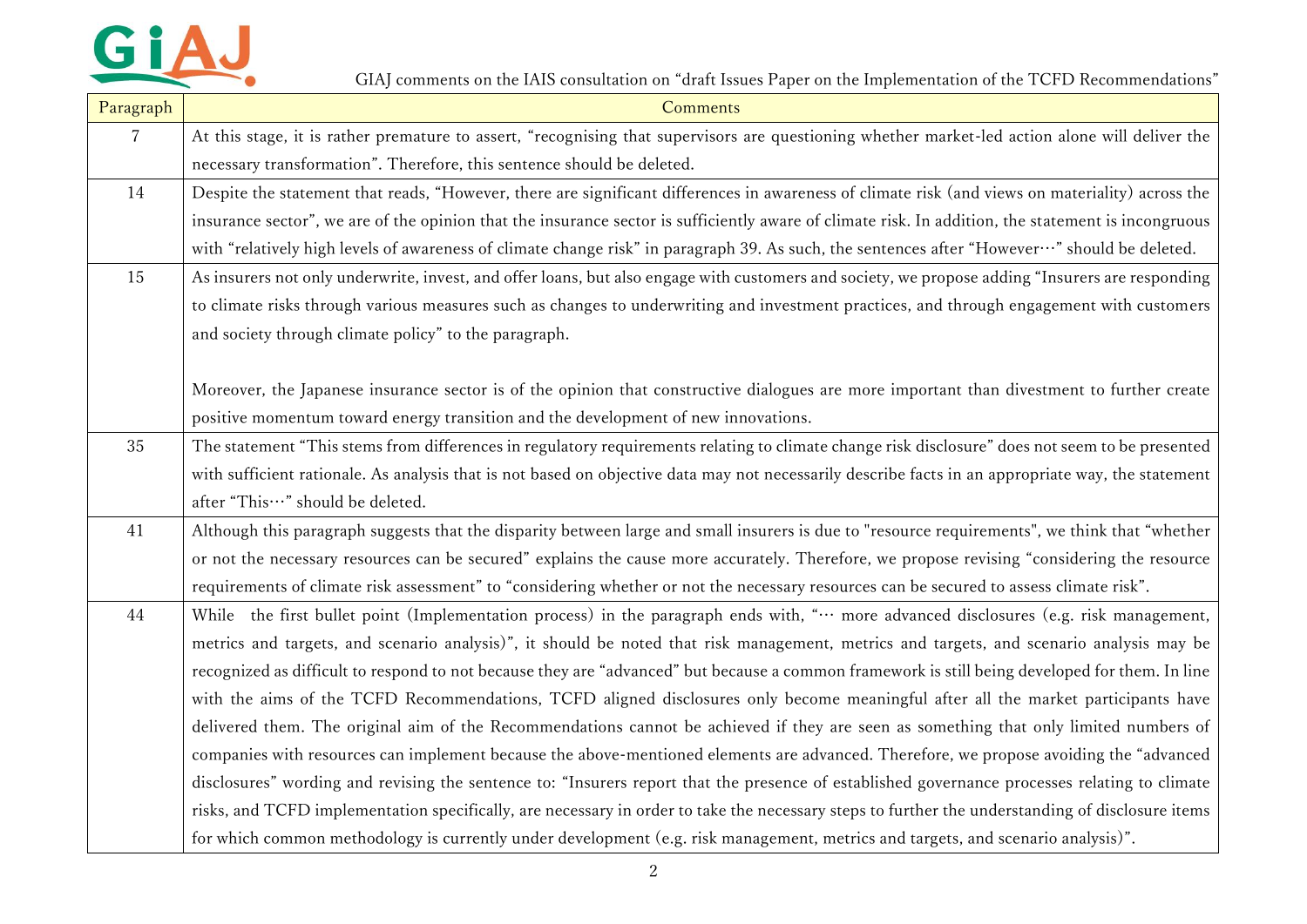

| Paragraph | Comments                                                                                                                                              |
|-----------|-------------------------------------------------------------------------------------------------------------------------------------------------------|
| 44        | Despite the statement in the third bullet point (Strengthening climate risk assessment capacities), "Insurers can work with third-party service       |
|           | providers…", it should also be stated that technological gaps remain huge to assess long-term physical and transition risks, and conduct scenario     |
|           | analysis, even if insurers work with third-party service providers.                                                                                   |
| 45        | We understand that the source of Figure 3, referred to in this paragraph, is the comparisons of the insurance sector with other sectors included      |
|           | in the TCFD Status Report. However, since the Status Report collected data from certain sectors and insurers' climate efforts are mostly made         |
|           | indirectly through their customers, comparisons between other sectors are not necessarily appropriate. As a result, "The insurance sector             |
|           | exhibited some of the smallest improvements in disclosure practices when compared to other financial sectors (such as banking) or corporate           |
|           | sectors" is misleading.                                                                                                                               |
| 46        | Although this paragraph is a lead to the section "4. The role of supervisors", its title and the lead sentence are inconsistent, since it begins with |
|           | an example regarding mandatory disclosures. In implementing TCFD Recommendations, we think the first step supervisors should take is to               |
|           | consider preferred strategies for their widespread use, depending on the situation of their own jurisdictions. The TCFD Recommendations,              |
|           | which were developed as a voluntary disclosure framework, should first be applied on a voluntary basis, and supervisors should provide support        |
|           | in order to achieve the objective. In this regard, we are very uncomfortable when "mandatory" comes to the forefront.                                 |
|           |                                                                                                                                                       |
|           | In this context, the first sentence of this paragraph should be described as an example of "4.1.7 Referencing TCFD as a component of mandatory        |
|           | climate risk disclosures". Also, this paragraph should make sure that "supervisors should understand the intention of the TCFD                        |
|           | Recommendations and contemplate how to implement them appropriately in their own jurisdictions", without mentioning "making mandatory".               |
|           | In addition, the second sentence of this paragraph and paragraph 47 could be integrated into one, as follows, in order to make them introductory      |
|           | contents for different initiatives. Also, it would be better to revise the term "supervisory guidance" to "supervisory approach" in the process.      |
|           | "The TCFD Framework provides an important foundation on which a supervisory approach for insurer disclosures can be developed. On the                 |
|           | basis of current and contemplated practices used by insurance supervisors and other relevant supervisory coalitions, as described in Annex 1,         |
|           | there are several approaches that supervisors are exploring to strengthen public disclosures based on TCFD Recommendations - as well as to            |
|           | leverage the TCFD Framework to support broader supervisory objectives relating to climate risk assessment".                                           |
| 49        | As both are about supervisory expectations, we propose integrating 4.1.2 (paragraph 49) and 4.1.3 (paragraph 50) into one.                            |
| 50        | As both are about supervisory expectations, we propose integrating 4.1.2 (paragraph 49) and 4.1.3 (paragraph 50) into one.                            |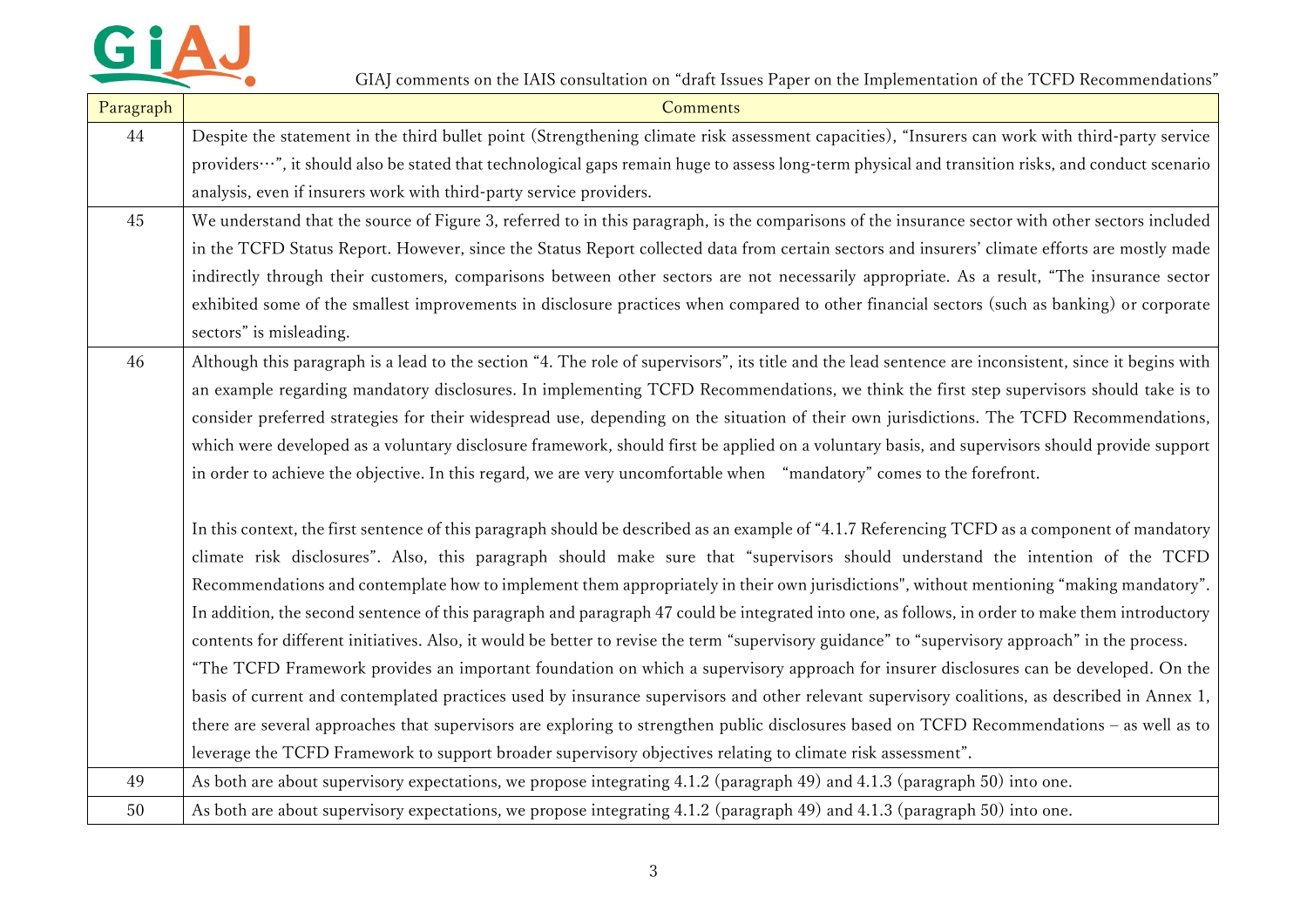

| Paragraph | <b>Comments</b>                                                                                                                                                                                         |
|-----------|---------------------------------------------------------------------------------------------------------------------------------------------------------------------------------------------------------|
| 52        | Regarding the sentence, "Involved supervisors may consider ways to integrate climate risks more routinely into group supervisory processes,                                                             |
|           | including supervisory colleges.", it should be noted that completely integrating the necessary level of engagement and disclosures on climate risk                                                      |
|           | issues within insurance groups is difficult, considering each country's circumstances vary widely.                                                                                                      |
| 54        | This paragraph, which argues for the "standardisation of aspects of TCFD" and "guidance on how to consider climate risk impacts", mentions                                                              |
|           | "climate sensitivity of a given level of greenhouse gas (GHG) emissions" and "the impacts associated with a given level of temperature rise" in                                                         |
|           | the latter part. Regarding these elements, we request the addition of the following wording: "··· differences in each country's energy policies and                                                     |
|           | transition paths are also duly taken into account".                                                                                                                                                     |
| 56        | As for "An increasing share of industry stakeholders have also expressed positive views on the implementation of mandatory disclosure, reflecting                                                       |
|           | a phased approach to allow for practices to develop although some stakeholders have suggested that mandatory approaches could discourage the                                                            |
|           | evolution of innovation practices, and that therefore some degree of flexibility is necessary to identify best practices", we are wondering if this                                                     |
|           | correctly reflects the views of the majority of IAIS members based on objective data. Unless objective rationales exist, this statement should be                                                       |
|           | deleted.                                                                                                                                                                                                |
|           | We think that mandatory disclosures without established methods may lead to a one-size-fits-all approach, such as simply placing checkmarks                                                             |
|           | on check-sheets, and that this is unlikely to promote the insurance sector's understanding nor will it lead to actions regarding climate-related                                                        |
|           | risks and opportunities. It is important to start with voluntary disclosures to share practices, and to promote disclosures step-by-step.                                                               |
|           | Given that disclosure methodologies based on the TCFD Recommendations are yet to be established, using the expression "best practices" is<br>misleading. We propose replacing it with "good practices". |
|           | In addition, this paragraph only mentions views that promote making disclosures mandatory, despite stating in the beginning, "Supervisors have                                                          |
|           | expressed a range of views on whether or not climate-related disclosure should be mandatory or remain voluntary in nature…". In order to                                                                |
|           | ensure the impartiality of this IP, views from both sides should be taken up. For example, Japan's Ministry of Economy, Trade and Industry                                                              |
|           | regards voluntary disclosures as a positive measure, stating that "it is assumed that accumulating companies' disclosures and investor feedbacks                                                        |
|           | on such information will lead to finding ways for better disclosure". (In the Guidance for Climate-related Financial Disclosure (TCFD Guidance)                                                         |
|           | released in December 2018.)                                                                                                                                                                             |
| Section   | We propose changing the orders of 4.1.7 and 4.1.8. Considering the spirit of the TCFD, 4.1.7 should not be positioned after 4.1.8 given that it                                                         |
| 4.1.8     | was developed as a voluntary disclosure framework.                                                                                                                                                      |